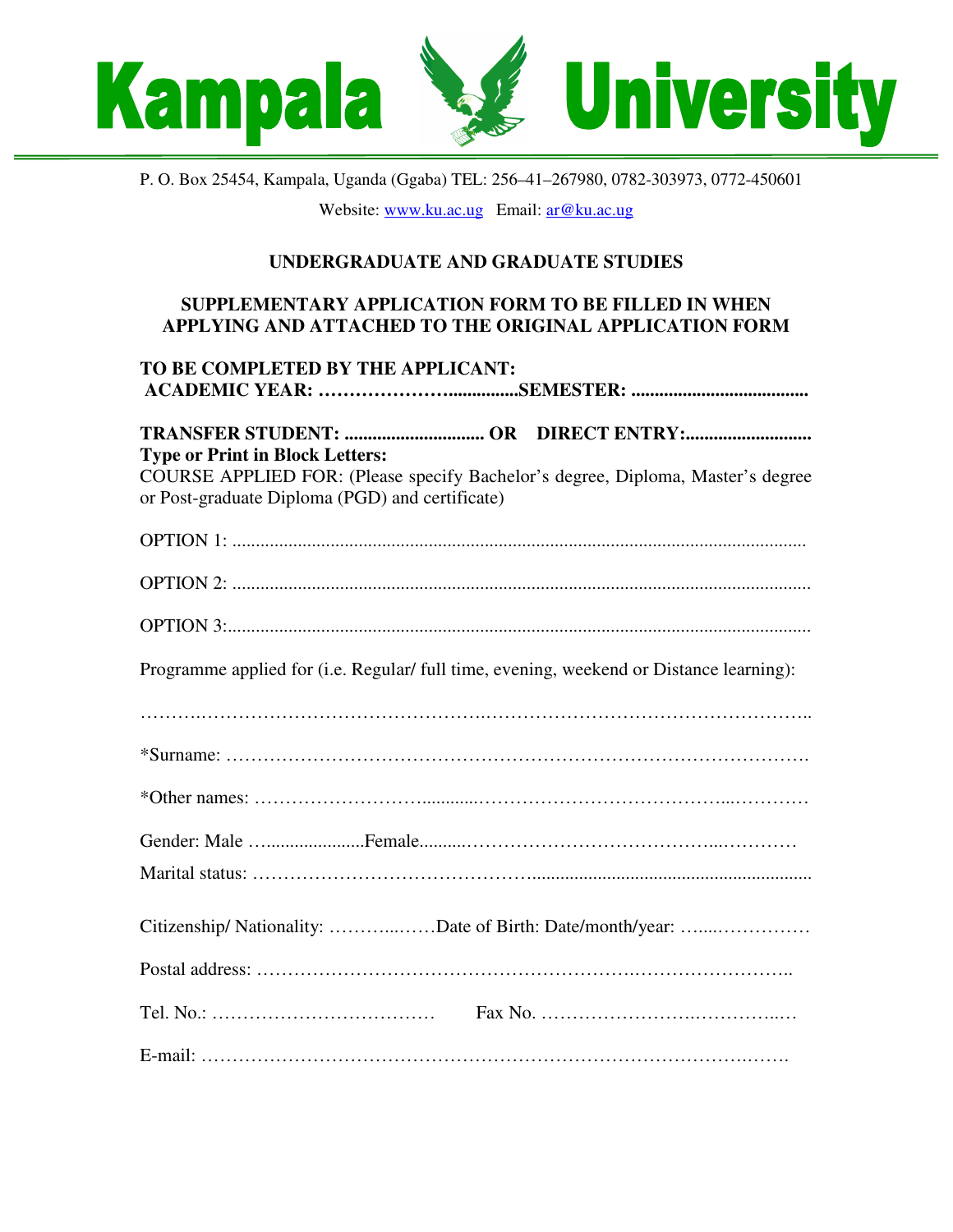*\* Names must be those that appear on the applicant's academic documents* **Where did you hear of this course? i.e. media, friend colleague, family, etc. ................................................................................ Educational background:** Secondary schools and colleges attended *(ATTACH copies of certificates)* **"O" Level** Name of Institution: ......................................................................................... Grade attained: .................................................................................................. **"A" Level** Name of Institution: ......................................................................................... Grade attained: .................................................................................................. **College (where applicable)** Name of Institution: ..................................................................................................... Qualification attained: .................................................................................................. First degree qualifications: (attach *copies of academic transcripts & certificates*) Degree or equivalent.………………………………………………………………………… Class/Division (where applicable) applicable) ……………………………..…………………………… Awarding University/Institution ……………………………………………………………. Year of completion………………………Date of Award ………………………………. **Declaration by applicant** I declare that to the best of my knowledge, the information given above is correct Signature of applicant ……………….……….. Date………………….…………………. **NOTES:**

1. No student is allowed to register for more than one University programme at the same time. Breach of this regulation leads to automatic cancellation of admission to the University.

2. Cases of impersonation, falsification of documents or giving false/incomplete information whenever discovered either at registration or afterwards, will lead to automatic cancellation of admission. **NB:** please present also a copy of your former school (s)'s / Workplace's identity cards.

3. Copies (not originals) of the academic document should be attached to each Application form. The copies of or the Degree certificate(s) and Academic Transcript(s) should be certified.